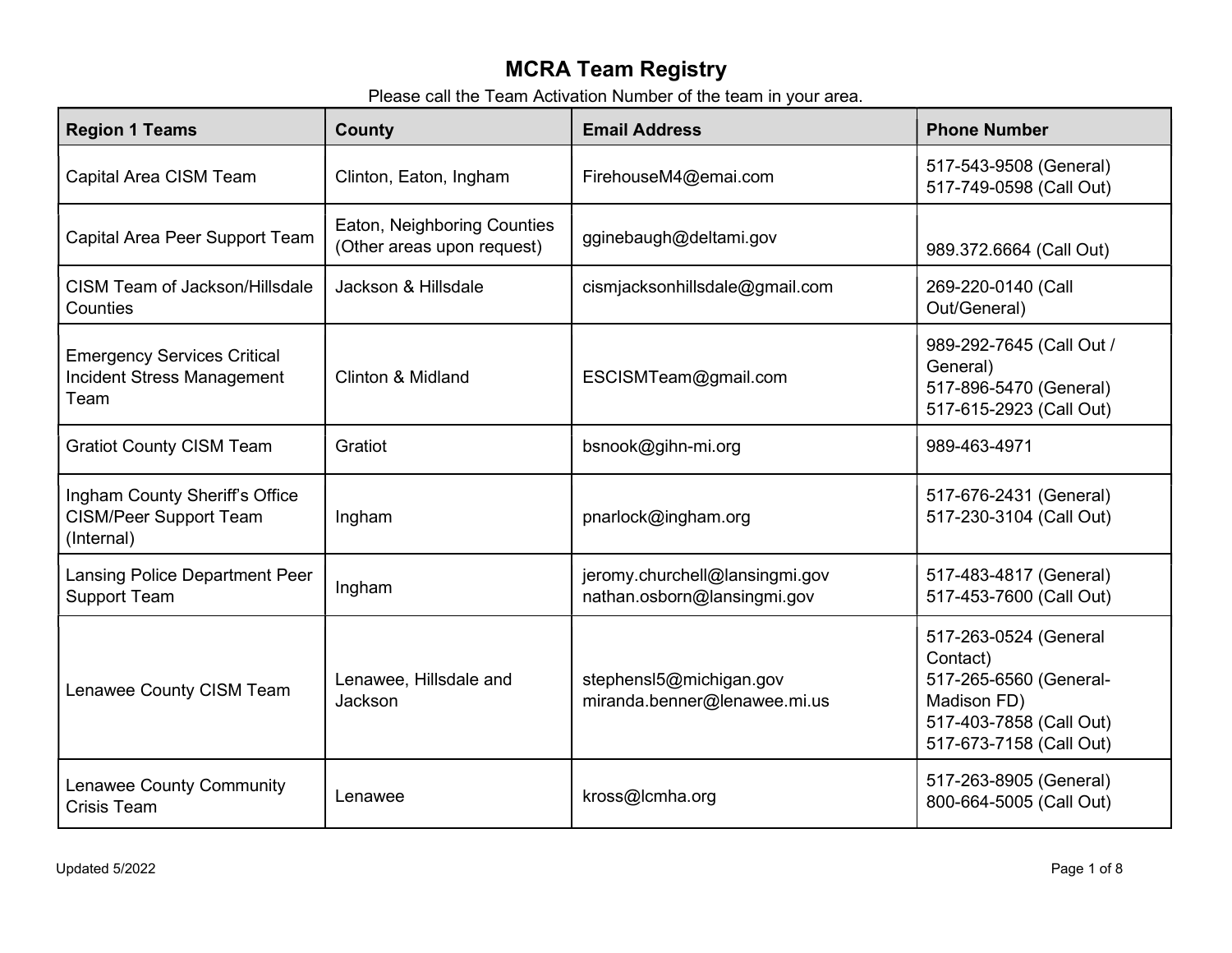| Livingston County CISM Team                                                               | Livingston                                  | nclark@cmhliv.org                         | 810-588-3297, 517-540-0759,<br>or 517-546-4126 (General)<br>517-546-9111 (Livingston<br><b>Central Dispatch Non-</b><br>Emergency) |
|-------------------------------------------------------------------------------------------|---------------------------------------------|-------------------------------------------|------------------------------------------------------------------------------------------------------------------------------------|
| Michigan State Police CISM<br>Team                                                        | Statewide (Law Enforcement)                 | jankar@michigan.gov                       | 517-334-7028 (General)<br>888-677-2999 (Call Out)                                                                                  |
| <b>Region 2N &amp; 2S Teams</b>                                                           | <b>County</b>                               | <b>Email Address</b>                      | <b>Phone Number</b>                                                                                                                |
| State of MI TISM Team                                                                     | Statewide                                   | yerkep@michigan.gov                       | 800-521-1377 (General)<br>517-284-0137 (Call Out)                                                                                  |
| Ann Arbor Police Depart. Peer<br>Support                                                  | Monroe, Washtenaw, Wayne                    | mdortch@a2gov.org                         | 734-794-6921 (General)                                                                                                             |
| Canton Township Police & Fire<br><b>CISM Team</b>                                         | Wayne                                       | matthew.roberson@canton-mi.org            | 734-394-5400 General & Call<br>Out)                                                                                                |
| <b>CARE WorkLife Solutions</b>                                                            | Macomb (Other counties:<br>Wayne & Oakland) | sstyf@careofsem.com                       | 586-541-2273 (General)<br>248-752-0680 (Call Out)                                                                                  |
| <b>City of Northville Police</b><br>Department CISM/ Peer Support<br>Team (Internal Team) | Wayne & Oakland                             | peer2peer@ci.northvilee.mi.us             | 248-449-9925 (General)<br>248-504-7616 (Call Out)                                                                                  |
| Dearborn Firefighters Local 412<br>Peer Support Team                                      | Wayne                                       | Dearbornfirefighterspeersupport@gmail.com | 313-600-4947 (General & Call<br>Out)                                                                                               |
| Dearborn Heights Fire<br>Department Peer Support Team                                     | Wayne                                       | jamesursitti@gmail.com                    | 586-295-4291 (General & Call<br>Out)                                                                                               |
| Dearborn Heights Police<br>Department Peer to Peer Team                                   | Wayne                                       |                                           | 313-277-7495 (General)<br>313-277-7495 (Call Out)                                                                                  |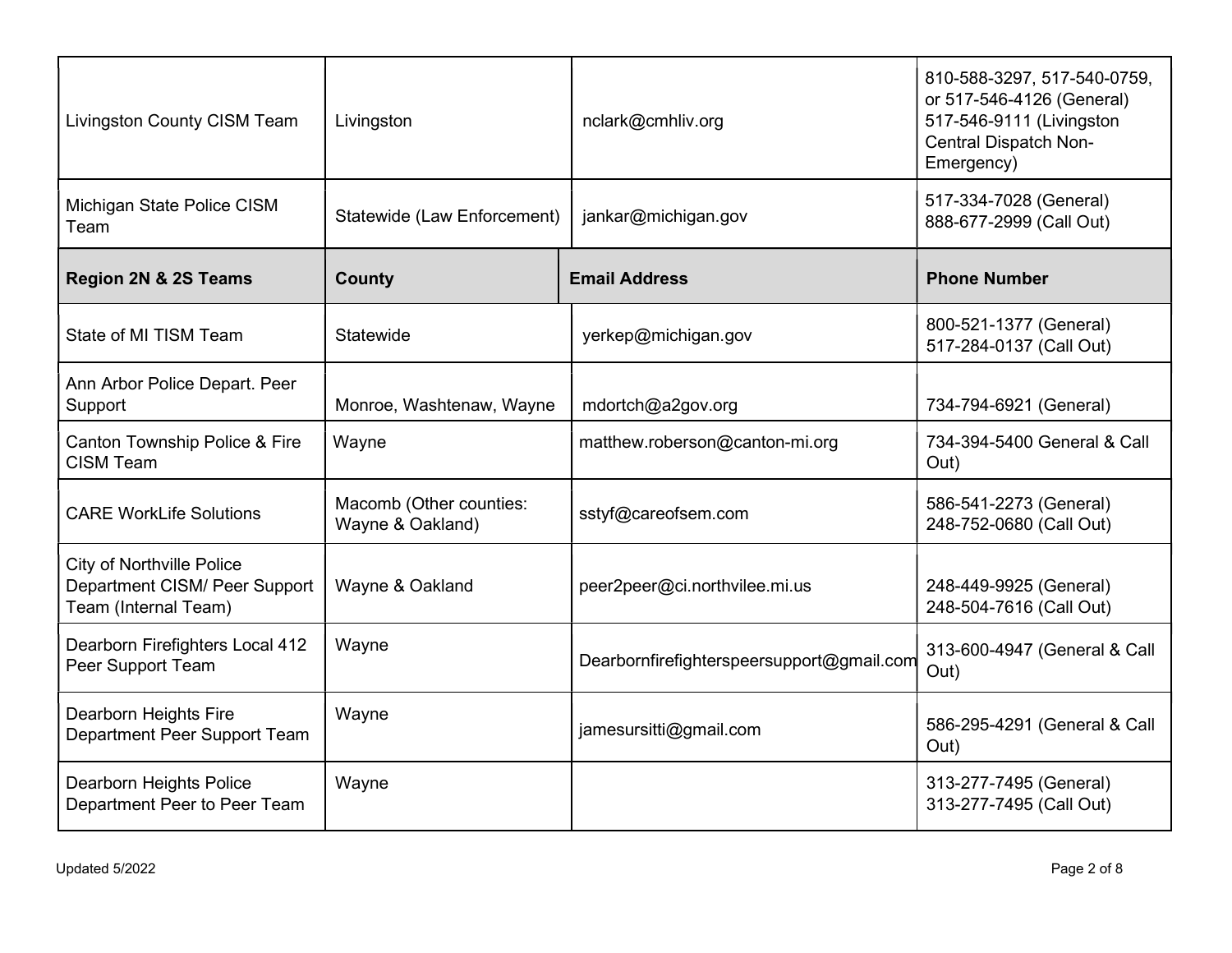| <b>Region 2N &amp; 2S Teams</b><br>(Continued)                                          | <b>County</b>                                           | <b>Email Address</b>                                                                                    | <b>Phone Number</b>                                                |
|-----------------------------------------------------------------------------------------|---------------------------------------------------------|---------------------------------------------------------------------------------------------------------|--------------------------------------------------------------------|
| Dearborn Police Department Peer<br>to Peer Team                                         | Wayne                                                   | dearbornpeertopeer@gmail.com                                                                            | 313-943-2046 (General)<br>313-627-7247 (Call Out)                  |
| <b>Downriver Critical Incident</b><br><b>Response Team</b>                              | Wayne (Other counties:<br>Monroe & Washtenaw)           | downriverCIRT@gmail.com                                                                                 | 313-426-2575 (General)<br>734-347-8162 (Call Out)                  |
| Farmington Hills First Responder<br>Team                                                | Oakland                                                 | bmoore@fhgov.com                                                                                        | 248-871-2610 (General & Call<br>Out)                               |
| <b>Ferndale Police Department</b>                                                       | Oakland                                                 | agencycism@ferndalepolice .org                                                                          | 248-541-3650 (Call Out)<br>248-541-3650 (General)                  |
| First Responder Chaplain CISM<br>Team                                                   | Oakland, Macomb, St. Clair,<br>Wayne, Washtenaw, Monroe | vinny315@gmail.com<br>cwwaidelich@comcast.net                                                           | 586-994-9695<br>313-282-4477                                       |
| Hegira Health CISM Team                                                                 | Wayne                                                   | cismhegira@hegirahealth.org                                                                             | 734-458-4601 x244 (General)<br>734-968-0452 (Call Out)             |
| <b>International Police &amp; Fire</b><br><b>Chaplains Association Response</b><br>Team | Lower Southeast and Mid-<br>Michigan                    | dctackett@wideopenwest.com<br>a.dunsmore@sbcglobal.net<br>sag_ipfca@yahoo.com<br>preacherman734@aol.com | 313-291-2571 (General)<br>313-610-8157 (Call Out)                  |
| Livonia Police Department CISM<br>Team                                                  | Wayne                                                   | thomas.blauvelt@livoniapd.com                                                                           | 734-466-2470 (General)                                             |
| <b>Macomb County Sheriff Office</b><br><b>CISM Team</b>                                 | Macomb                                                  | kevin.gillespie@macombcountymi.gov                                                                      | 586-243-8300 (General & Call<br>Out)                               |
| Macomb Emergency Response<br>Group                                                      | Macomb                                                  | cheryl.alexander@mccmh.net<br>jason.gaskill@mccmh.net<br>gary.burnett@mccmh.net                         | 586-307-9100                                                       |
| Monroe County Sheriff's Office<br>Peer Response Team                                    | Monroe                                                  | peersupport@monroemi.org                                                                                | 734-240-7415 (General<br>734-777-7937 or 440-665-9960<br>(Callout) |
| Updated 5/2022                                                                          |                                                         |                                                                                                         | Page 3 of 8                                                        |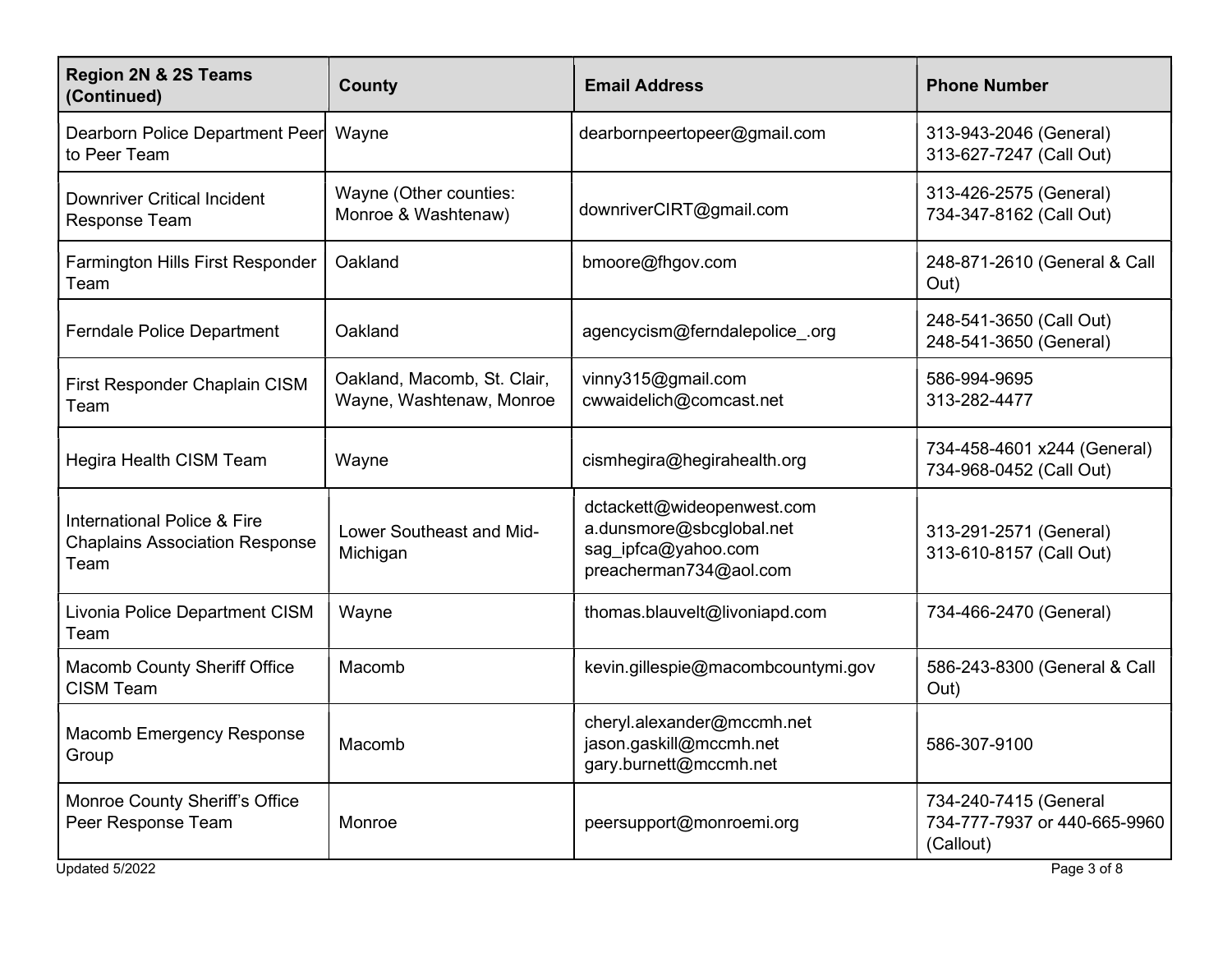| Region 2N & 2S Teams<br>(Continued)                                                 | <b>County</b>                                                         | <b>Email Address</b>                                          | <b>Phone Number</b>                                                     |
|-------------------------------------------------------------------------------------|-----------------------------------------------------------------------|---------------------------------------------------------------|-------------------------------------------------------------------------|
| <b>Metro Airport Fire Department</b><br>Peer Support Team                           | Wayne                                                                 | rhonda.kiesznowski@wcaa.us                                    | 734-925-6463 (General)<br>734-942-3603 (Call Out)                       |
| Monroe Community CISM Team                                                          | Monroe                                                                | tgomez@monroecmha.org<br>gharris@monroecmha.org               | 734-243-7340                                                            |
| Monroe County CISM Team                                                             | Monroe                                                                | renee.larzelere@mercymemorial.org                             | 734-240-8929 (General)<br>734-240-8404 (After Hours)                    |
| <b>Oakland County Crisis Response</b><br>Organization                               | Oakland / Southeast Counties                                          | maciasg@oakgov.com<br>OCCRO@oakgov.com                        | 248-452-9879 (General)<br>800-231-1127 (Call Out)                       |
| Oakland County Sheriff's Office<br><b>CISM/Peer Support Team</b><br>(Internal Team) | Oakland                                                               | hillt@oaklandcountymi.gov                                     | 248-867-0193                                                            |
| Peer Support Response Team                                                          | Oakland                                                               | melissa.creech@beaumont.org                                   | 248-356-3900 (General)<br>800-233-2367 (Call Out)                       |
| POAM CISM Response                                                                  | Wayne, Genesee, Calhoun,<br>Wayne, Washtenaw, and<br>others as needed | jpignataro@poam.net                                           | 313-937-9000 (General)<br>269-967-5692 (Call Out)                       |
| Port Huron Police Department<br>CISM (Internal Team)                                | St. Clair                                                             | mynsbera@porthuron.org                                        | 810-984-9711 (General)<br>810-841-9698 (Call Out)                       |
| <b>Shelby Township Police</b><br>Department CISM/Peer Support<br>Team (Internal)    | Macomb                                                                | Irice@shelbytwp.org                                           | 586-731-2121 (General)                                                  |
| St. Clair County CISM Team                                                          | St. Clair (Other Counties:<br>Sanilac & Lapeer - Sarnia,<br>Canada)   | asmith@scccmh.org<br>djohnson@scccmh.org<br>msaeed@scccmh.org | 810-395-4343 (General)<br>810-966-7630 (General)<br>810-650-8737 (Cell) |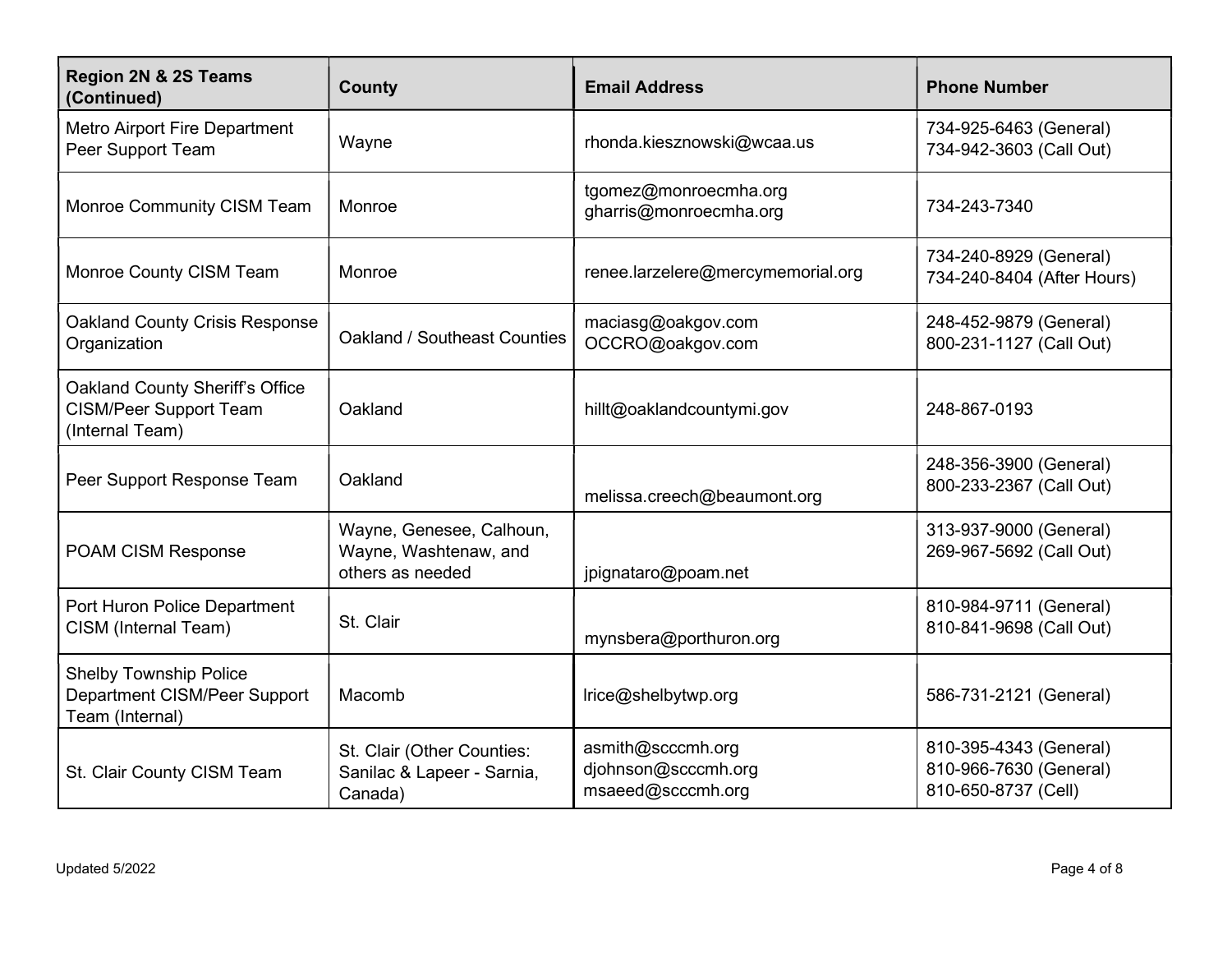| Region 2N & 2S Teams<br>(Continued)                                               | <b>County</b>                             | <b>Email Address</b>                             | <b>Phone Number</b>                                                  |
|-----------------------------------------------------------------------------------|-------------------------------------------|--------------------------------------------------|----------------------------------------------------------------------|
| <b>Sterling Heights Police</b><br>Department CISM/Peer Support<br>Team (Internal) | Macomb                                    | dguerra@sterling-heights.net                     | 586-446-2921 (General)                                               |
| Washtenaw CISM Team &<br><b>Traumatic Events Response</b><br><b>Network Team</b>  | Washtenaw                                 | dawsa@ewashtenaw.org                             | 734-794-2141 (General)<br>734-994-2911 (Call Out)                    |
| <b>Wayne County CISM Team</b>                                                     | Wayne                                     | cismteam@nso-mi.org                              | 313-961-1060 (General)<br>313-224-7000 or 800-241-4949<br>(Call Out) |
| <b>Wayne State University</b>                                                     | Wayne                                     | patricia.dixon@wayne.edu<br>emery.burk@wayne.edu | 313-577-3398 (General)<br>313-577-2222 or 517-577-9982<br>(Call Out) |
| <b>Westland First Responder CISM</b><br>Team                                      | Wayne                                     | westlandcism@wlpd.net                            | 734-467-3529 (General)<br>734-777-7083 (Call Out)                    |
| <b>Region 3 Teams</b>                                                             | <b>County</b>                             | <b>Email Address</b>                             | <b>Phone Number</b>                                                  |
| FIRST Team (Internal Team)                                                        | Tuscola                                   | jramirez@tuscolacounty.org                       | 989-673-8161 (General)                                               |
| Midland-Gladwin CISM Team                                                         | <b>Midland and Gladwin</b>                | revsporang@gmail.com                             | 989-633-1300                                                         |
| <b>Tuscola County CISM Team</b>                                                   | Tuscola                                   | clmitchell@tbhs.net                              | 989-673-6191 (General)<br>989-670-3741 (After Hours)                 |
| <b>Region 5 Teams</b>                                                             | County                                    | <b>Email Address</b>                             | <b>Phone Number</b>                                                  |
| <b>Berrien CISM Team</b>                                                          | <b>Berrien</b>                            | jazz5350@sbcglobal.net                           | 269-461-6440 or 269-313-3834<br>(General)<br>269-925-2141 (Call Out) |
| <b>Bronson Critical Incident Stress</b><br>Management (CISM) Team                 | Kalamazoo, Calhoun, & Van<br><b>Buren</b> | morrisoa@bronsonhg.org                           | 269-341-7676 (General)<br>269-513-3332 (Callout)                     |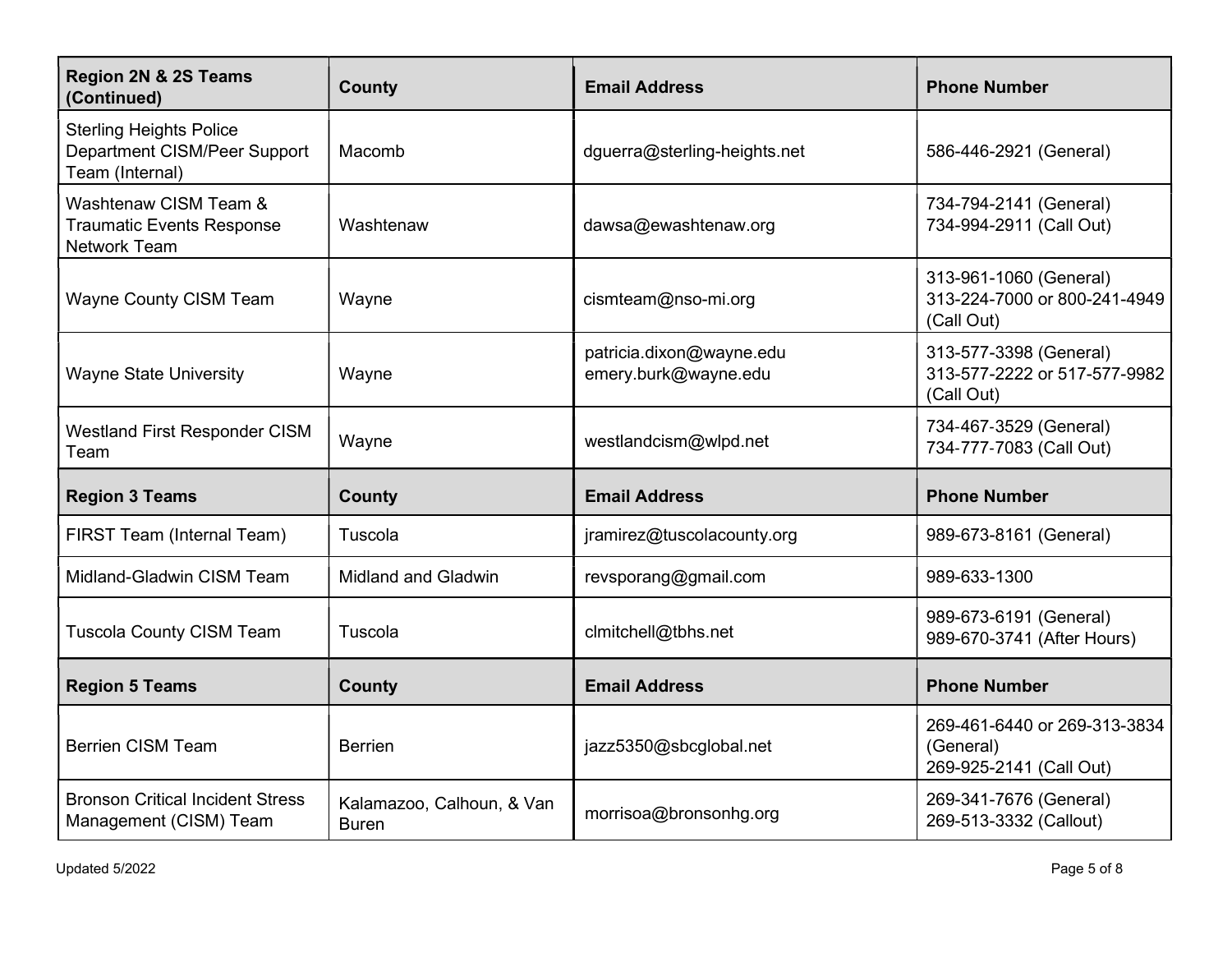| <b>CISM of Southwest Michigan</b>                                      | Kalamazoo, Cass, St. Joseph,<br>& Van Buren                                   | nangel@gryphon.org<br>mikenorris693@sbcglobal.net<br>socialscuba1@yahoo.com | 269-381-1510 (Call Out)<br>586-707-1090<br>269-806-7501 |
|------------------------------------------------------------------------|-------------------------------------------------------------------------------|-----------------------------------------------------------------------------|---------------------------------------------------------|
| Kalamazoo County Critical<br><b>Incident Stress Management</b><br>Team | Kalamazoo                                                                     | mmgree@kalcounty.com                                                        | 269-569-6420 (Call Out)                                 |
| <b>Region 6 Teams</b>                                                  | <b>County</b>                                                                 | <b>Email Address</b>                                                        | <b>Phone Number</b>                                     |
| <b>Clare County Crisis Response</b><br>Team                            | Clare                                                                         | max58davis@gmail.com                                                        | 989-339-0683                                            |
| <b>Community Crisis Response</b><br>Team                               | Kent                                                                          | darrylw@network180.org                                                      | 616-336-3909                                            |
| <b>Grand Rapids Fire Dept CISM</b><br>Team                             | Kent                                                                          | slohman@grcity.us                                                           | 616-554-0809                                            |
| Grand Rapids Police Cop to Cop<br>Team                                 | Kent                                                                          | srifenberg@grcity.us                                                        | 616-456-4487 (General)<br>616-456-3604 (Call Out)       |
| <b>Isabella County Crisis Response</b><br>Team                         | Isabella                                                                      | kathy.tarrant@outlook.com                                                   | 989-772-2918                                            |
| Kent County Sheriff's Office Peer<br><b>Support Team</b>               | Kent                                                                          | kathryn.gardner@kentcountymi.gov                                            | 616-632-6100 (General/Callout)                          |
| Kentwood Fire Department CISM<br>Team                                  | Kent                                                                          | ginebaughg@ci.kentwood.mi.us                                                | 616-554-0809                                            |
| Kentwood Police Department<br><b>CISM Team</b>                         | Kent                                                                          | piermanm@ci.kentwood.mi.us                                                  | 616-698-6580 (General)<br>616-901-7602 (Callout)        |
| Life EMS Ambulance                                                     | Kent, Ottawa, Lake, Mason,<br>Newago, Ionia, Van Buren,<br>Kalamazoo, Allegan | cism@lifeems.com                                                            | 616-458-5433 (Callout)<br>616-242-8812 (General)        |
| Mecosta County CISM Team                                               | Mecosta & Osceola                                                             | paul sullivan@ferris.edu                                                    | 989-772-2918                                            |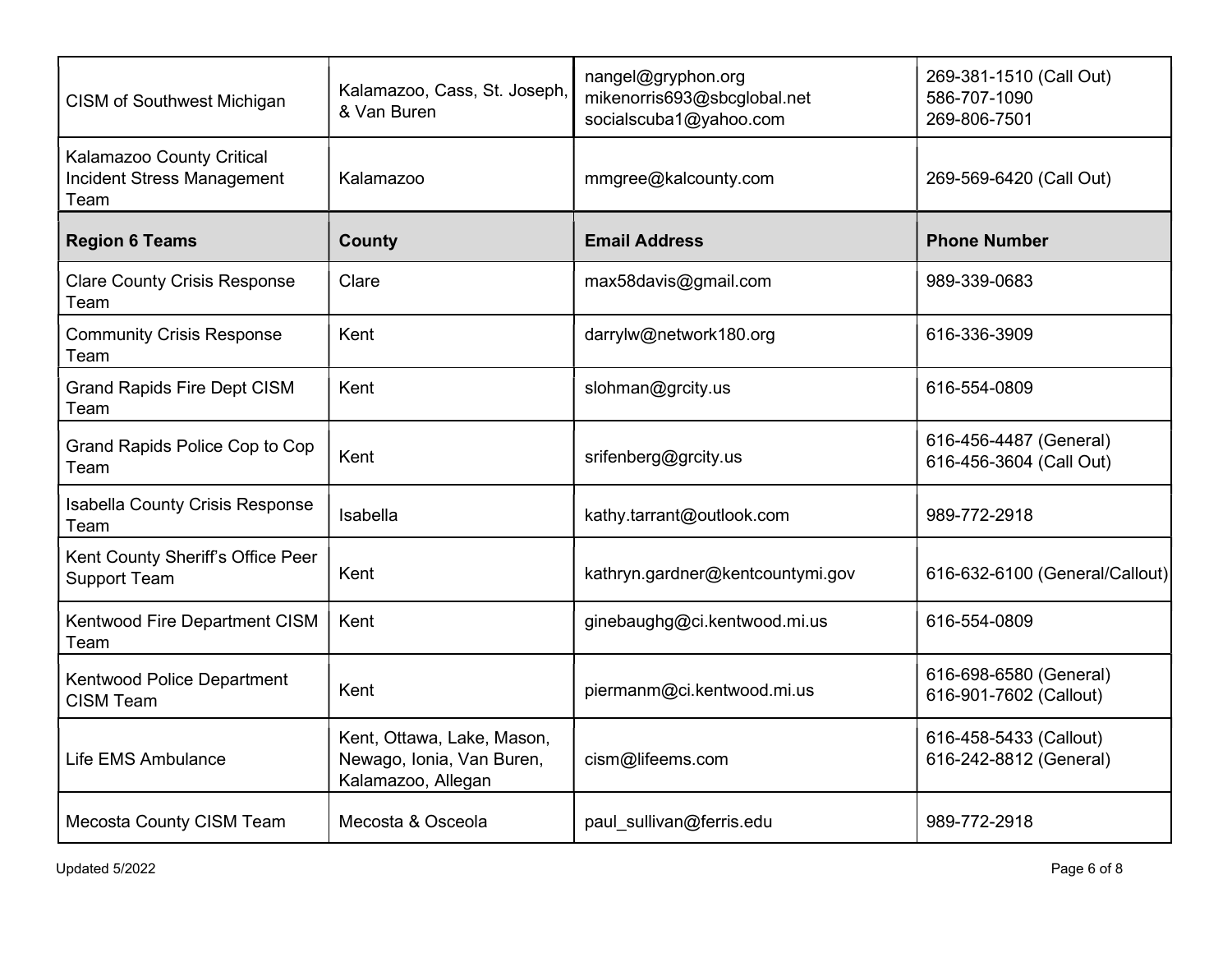| Mescosta/Osceola Crisis<br><b>Response Team</b>                              | Mescota & Osceola                                                                                          | athomas@cmchm.org                                        | 231-796-5835                                                                  |
|------------------------------------------------------------------------------|------------------------------------------------------------------------------------------------------------|----------------------------------------------------------|-------------------------------------------------------------------------------|
| Mid-West Michigan CISM Team                                                  | Kent, Ottawa, Montcalm,<br>Newaygo, Ionia (Mutual aid for<br>all of Region 6 and others as<br>appropriate) | mwmcism@yahoo.com                                        | 616-430-0098 (On-call/Team<br>activation)<br>616-848-1001 (Back up)           |
| <b>MIW US Probation &amp; Pretrial</b><br>Services CISM Team                 | Kent                                                                                                       | Kim greer@miwp.us.courts.gov                             | 616-456-2384 (General)<br>616-437-5877 (Call Out)                             |
| <b>Network 180 Community Crisis</b><br>Response Team                         | Kent                                                                                                       | isaac.watts@network180.org                               | 616-336-3909 (General/Callout)                                                |
| <b>Region 6 Teams (Continued)</b>                                            | County                                                                                                     | <b>Email Address</b>                                     | <b>Phone Number</b>                                                           |
| <b>Ottawa County Sheriff's</b><br>Department Peer Support Team               | Ottawa                                                                                                     | dchristensen@miottawa.org<br>bbrown@miottawa.org         | 616-738-4000 (General)<br>616-638-7165 (Callout)                              |
| <b>Pine Rest Christian Mental Health</b><br><b>Services</b>                  | Cities of Grand Rapids, Grand<br>Haven, Muskegon, Holland                                                  | jim.bottenhorn@pinerest.org,<br>karen.klemm@pinerest.org | 616-455-9200                                                                  |
| <b>Region 7 &amp; 8 Teams</b>                                                | <b>County</b>                                                                                              | <b>Email Address</b>                                     | <b>Phone Number</b>                                                           |
| Spectrum Health Critical Incident<br><b>Stress Management (CISM)</b><br>Team | Ottowa, Barry, Ionia, Montcalm,<br>Mason, Mecosta, Newaygo,<br>Mason, Oceana, Muskegon,<br><b>Berrien</b>  | phillip.wiechart@spectrumhealth.org                      | 616-391-1753                                                                  |
| <b>Wyoming Department of Public</b><br>Safety                                | City of Wyoming                                                                                            |                                                          | 616-893-5072                                                                  |
| Central Upper Peninsula CISM<br>Team                                         | Alger and Marquette, with support<br>to Delta and Luce County                                              | susanandary@gmail.com<br>kburuse@yahoo.com               | 906-226-5521 (Call Out)<br>906-250-0688 (Call Out)<br>906.235-0328 (Call Out) |